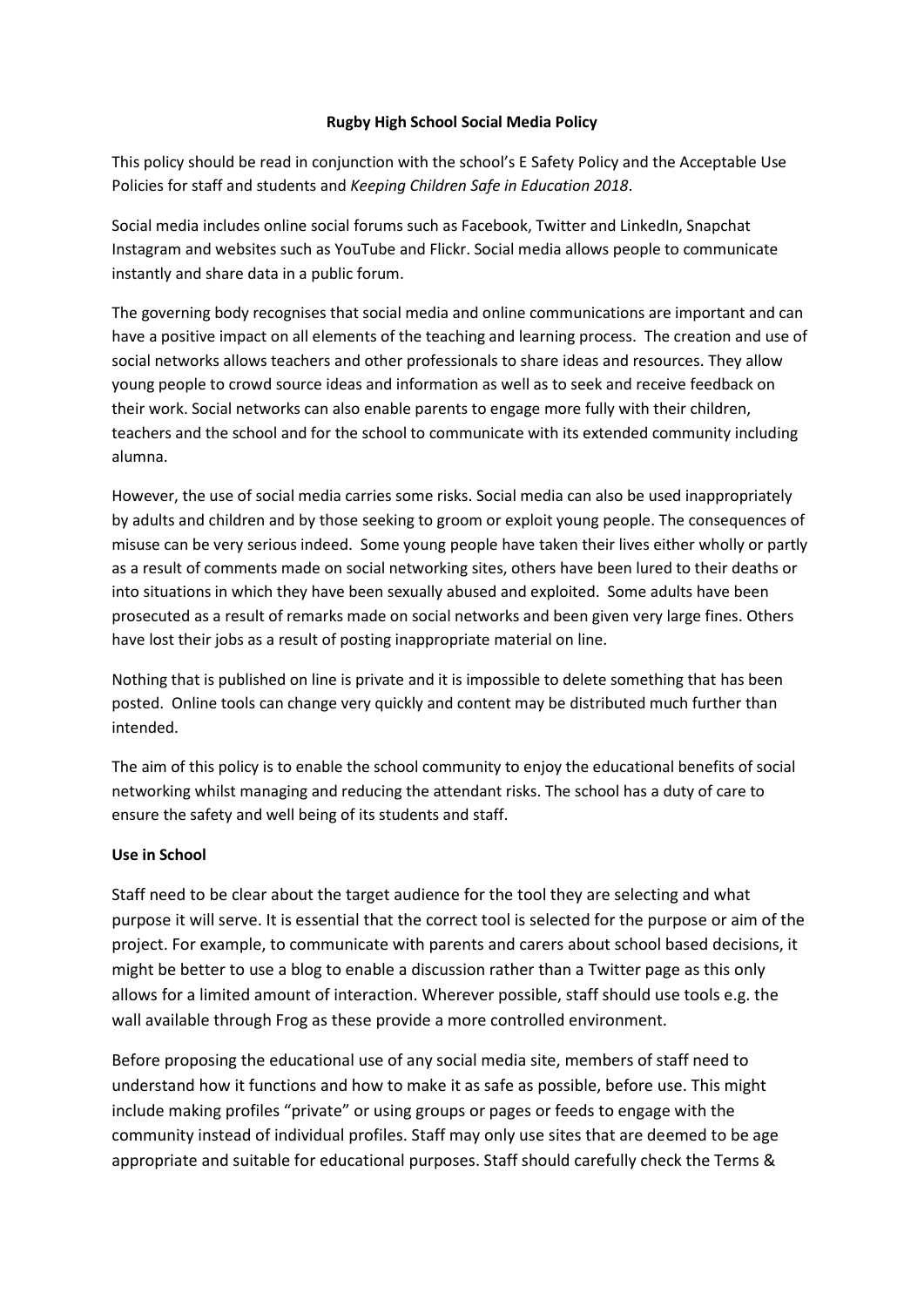Conditions of any websites used in the classroom and should be careful to not promote or advocate the underage use of any sites.

The following procedure should be used by teachers wishing to use social networks with their classes.

The teacher should submit a project request to the E Learning Leader giving details of the social network that they wish to use and the class or classes that they wish to use it with and indicating the educational reasons for their request. They should use the checklist included in the appendices of this policy to do this. They should complete an appropriate risk assessment (also located in the appendices) and attach it to their request. If the social network has not previously been used by staff, the permission of the headteacher must also be sought prior to the social network being used. Once the check list has been received and risk assessment has been agreed by the E Learning Leader and the Network Manager and any necessary permission gained, the member of staff is free to use the social network to which it applies. The risk assessment must be reviewed by the teacher at least once a year and immediately following any incident involving the inappropriate use of social networking by members of the teacher's class or any incident in which the safety and well being of students has been compromised by use of the social network.

Staff should evaluate websites prior to their use with students in the classroom. Whilst they are not required to write a written evaluation, members of staff must satisfy themselves that the website is suitable for use with students of the relevant age group. The filtering software used on the school network cannot be relied upon alone to keep students safe. Staff should explicitly teach students to critically evaluate the material that they encounter online.

Staff have a duty to report any inappropriate online behaviour that they encounter which places students at risk of harm.

## **Staff Use of Social Networking**

Staff should use separate professional accounts, pages or profiles when communicating with students or the wider school community. Establishment approved email addresses and contact details should be used and staff should be very careful not share any personal contact details or information with students (past or present) or their parents/carers. The duty of care that staff owe students still applies when using online tools. Staff should only communicate with students using social media for professional purposes. It is never appropriate for a member of staff to send a student a personal or private message or to respond to a personal or private message. Members of staff should be aware that sending such messages may be construed as grooming and could result in dismissal for gross professional misconduct and criminal prosecution.

Any communications made in a professional capacity using social media must not knowingly or recklessly:

- place a child or young person at risk of harm
- bring the school into disrepute
- breach confidentiality
- breach copyright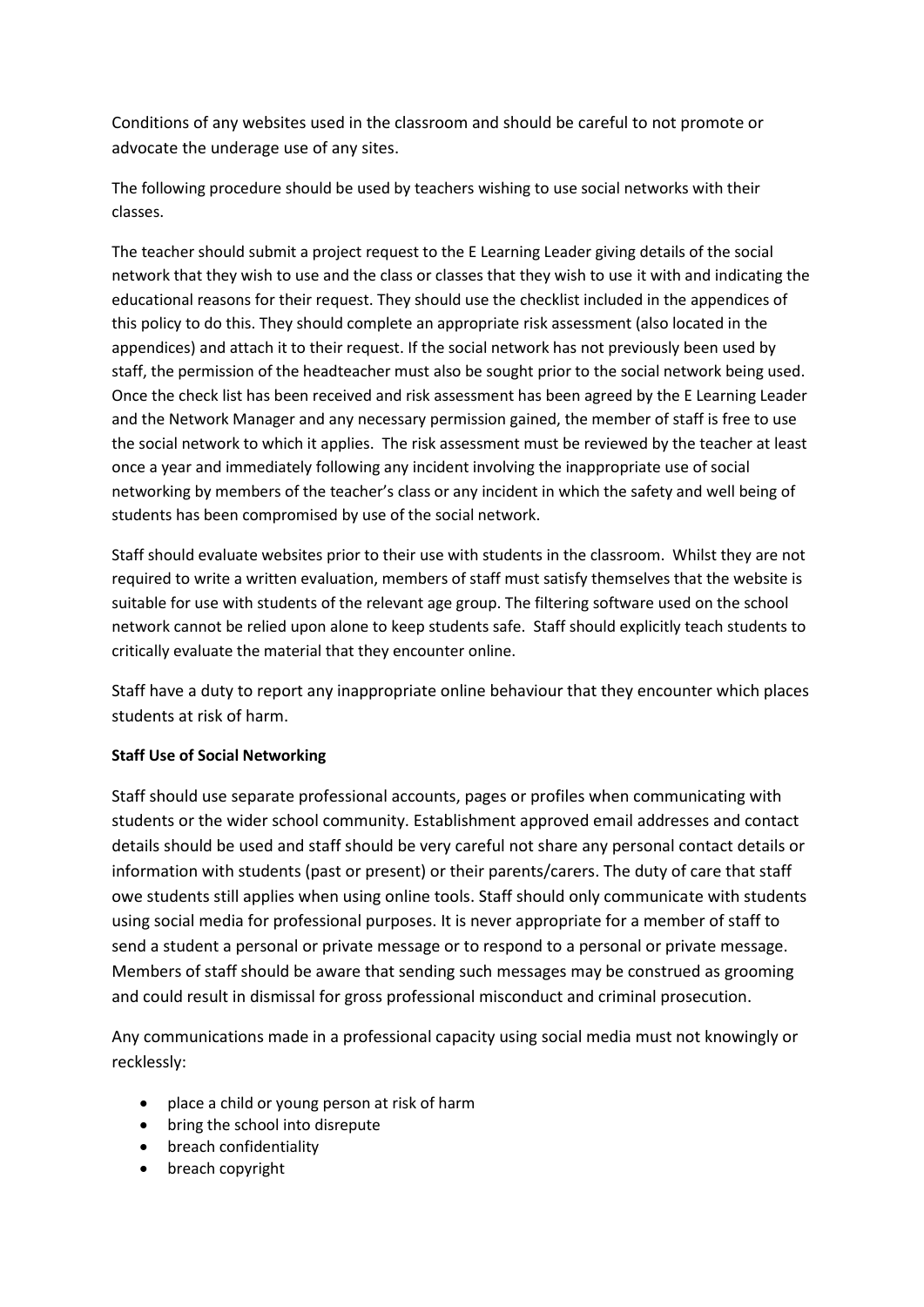- breach data protection legislation
- do anything that could be considered to be discriminatory against or bullying or harassment of any individual, for example by:
	- using social media to bully another individual
	- making offensive or derogatory comments relating to sex, gender reassignment, race (including nationality), disability, sexual orientation, religion or belief or age
	- **•** posting images that are discriminatory or offensive or links to such content

It is really important that staff use the privacy settings on their personal social networking accounts so that these cannot be accessed by students or parents or carers. It is very easy for staff to confuse writing in their capacity as a member of staff with sharing their own individual opinion. Staff may say that they work for the school but their online profile e.g. the name of their blog or their Twitter name must not contain the school's name. If staff do discuss their work on social media (for example giving their opinions on their specialism or the sector in which the school operates) where appropriate they should include on their profile a statement which indicates that their views are theirs alone and do not necessarily reflect the views of the school. Members of staff should be aware that even as an individual, his/her actions could be criticised and seen as bringing a school into disrepute, especially if other users are aware of their role and connection to the school. Staff have a contractual obligation not to bring the school into disrepute.

Staff should always remember that once content is shared online it is possible for it be circulated far wider than intended without consent or knowledge.

Staff are allowed to make reasonable and appropriate use of social media websites using their own equipment during their rest breaks. They should refrain from doing so when at work at other times.

## **E Safety Education**

The school's focus is on educating its users to be responsible. The school expects its users to behave responsibly at all times and not just when they are in school or using school equipment. Students and staff are expected to comply with the school's Acceptable Use Policy.

Users who act irresponsibly will be asked to complete a short education project so that they can understand the issues associated with misuse and understand the behaviours that are expected of responsible users. Users who repeatedly act irresponsibly or whose actions pose a serious threat to the safety and well being of others will be denied access to the school's systems, either temporarily or permanently and may face disciplinary or other sanctions. Serious breaches of this policy by employees may constitute gross misconduct and may lead to summary dismissal.

## **What to do if you encounter inappropriate use**

If staff or students encounter inappropriate online material or if inappropriate messages are found, sent or received they should notify the headteacher who acts as the school's E Safety Officer. Where appropriate, she will instruct the IT Service provider to adjust the filters so that inappropriate sites are screened out. Wherever possible material should be printed off or a screen shot saved so that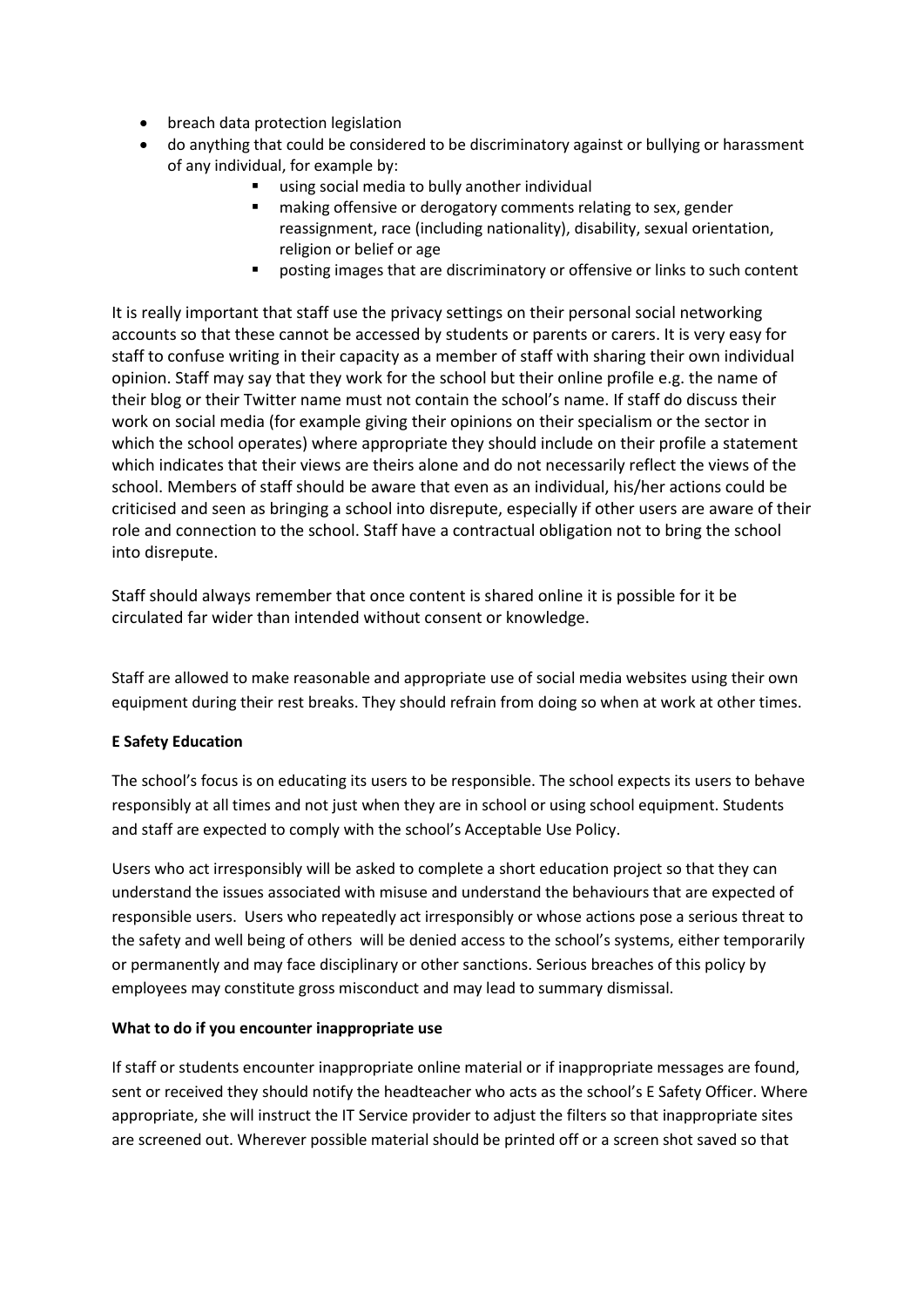the school has evidence which it can use in discussions with students and parents. Where a site has a report abuse button, it should be used to report abuse.

A student or a member of staff who encounters inappropriate content online whilst in school should report this to the headteacher /E Safety Officer. The same procedure applies to a student or a member of staff who finds or receives an inappropriate online message.

Staff have a duty to report abuses of this policy in accordance with the school's Whistleblowing policy.

# **Appendices**

# **Checklist for using Social Media Tools in Educational Settings**

Before using any Social Media tool, staff should consider the following:

- What are the objectives/outcomes for this project?
- What do you want to communicate?
- Who is the intended audience (if using a communication tool)?
- Why do you need to use this technology over traditional methods of communication or learning?
- What is the most suitable medium/site to use for this purpose and why?
- Will the project be student, parent/carer or staff led?
- Have you risk assessed the site to identify any safety concerns? If so, what changes will or can you make to reduce these risks?
- Do the Terms and Conditions allow you to use the site in the classroom or for your required purpose?
- Is the site age appropriate?
- Do you have parental consent (if necessary)?
- Do you have appropriate permissions or consent for any images, documents etc. to be shared?
- Have you explored the sites privacy and control settings?
- Can you restrict access to only your intended audience for all or part of the site (essential if sharing information you wouldn't share publicly)?
- Does the tool offer moderation? If so, who will be responsible for moderation on a regular basis?
- Do you have the resources (people, time etc.) to support this activity?
- Are you preparing a pilot project first?
- How will you evaluate the success of the project?

## **Student Guidelines for Social Media Use (Designed by the School Council)**

Set up a separate email account to register on a site, that way you can easily avoid notifications from an account if you want to close it down.

Always keep passwords private.

Choose a user name that is ambiguous

Avoid giving away unnecessary details about yourself

Make use of the privacy settings